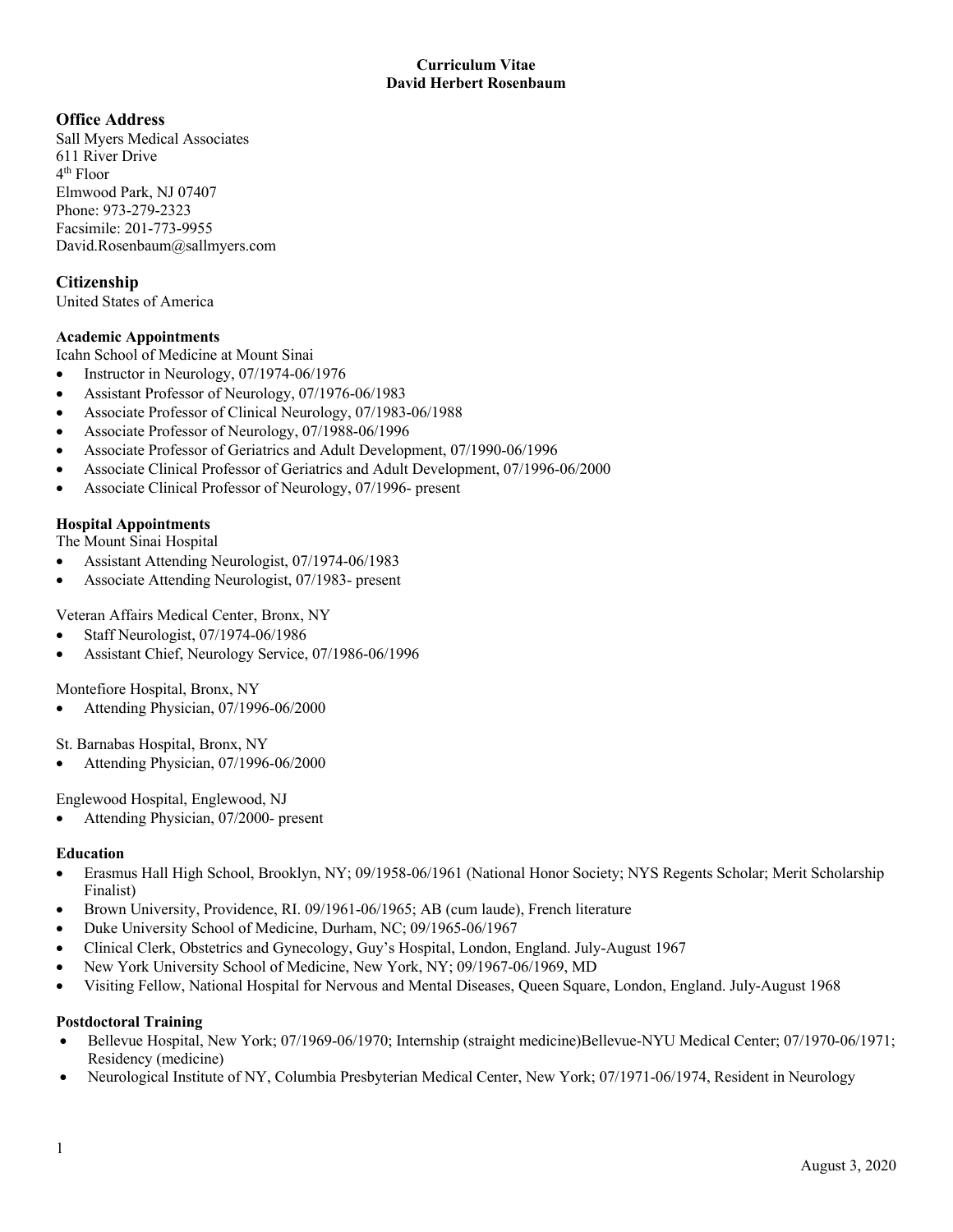# **Certification**

- National Board of Medical Examiners; 07/01/1970
- American Board of Psychiatry and Neurology, (neurology); 04/1977

### **Licensure**

- New York State, 1970; 108554
- New Jersey, 2000; MA070990

### **Honors/Awards/Patents**

- High School: National Honor Society, NY State Regents Scholar, National Merit Scholarship Finalist
- Brown University: A.B. *cum laude*
- Mount Sinai Medical Center, Design for Excellence Program. Certificate of Appreciation, 1997
- Mount Sinai Medical Center, Medical Board, Quality Assurance, Utilization and Audit Review Committee. Certificate of Appreciation, 1987
- Department of Veteran Affairs Medical Center, Bronx, NY, Peer Review Committee. Certificate of Commendation, 1991

## **Invited Lectures:**

- 01/26/2008, The Neurology of Neck and Back Injuries, Medicine for Lawyers, New Jersey Institute for Continuing Legal Education (NJICLE), New Brunswick, New Jersey
- 01/22/2011, Neurological Evaluation of Neck and Back Injuries, Medicine for Lawyers, NJICLE, New Brunswick New Jersey
- 05/09/2012, Brain Concussion, NJICLE, Wayne New Jersey
- 01/31/2013, the Neurologist As Expert Witness, Hotel W, Hoboken New Jersey
- 01/07/2014, Traumatic Brain Injury, NJICLE, West Orange New Jersey
- 10/29/2015, the Sensory Dermatomes, Occupational Assessment Services, Saddlebrook New Jersey
- 05/26/2016, Neurological Evaluation of Neck and Back Injuries, Occupational Assessment Services, Saddlebrook New Jersey
- 10/06/2016, Neuropsychiatry of PTSD, Allied Neurology, Fair Lawn New Jersey
- 11/18/2016, Concussion of the Brain, New Jersey Association for Justice, Meadowlands New Jersey
- 04/06/2017, Chronic Traumatic Encephalopathy, Physicians Society Networking, Closter New Jersey

#### **Professional Appointments**

• Epilepsy Foundation of New York City Professional Advisory Board, 1995-2006 Board of Directors, 1996- 2006 Chair, Program and Planning Committee

#### **Other Professional Appointments** (administrative)

#### Mount Sinai Medical Center

• Neurology Department:

Chief, Epilepsy Clinic (l975-1996) Chief, Neurology Clinics (l976-1986) Medical Director, Neurology Faculty Associates (1976-1995) Quality Assurance and Patient Care Committee (l979-1988) Chief, Non-epileptic Seizure Disorder Clinic: a comprehensive, multi-disciplinary evaluation and treatment program. (With Departments of Psychiatry and Social Service) (1988-1996) Residency Supervision Committee (1989-1993) Medical Director, Mt. Sinai Comprehensive Epilepsy Program (1989-1992) Acting Director, Electroencephalography Laboratory (1992-1995) Medical Board: Ambulatory Care Committee (1976-1987) Medical Records Committee (1981- 1988) Acting chairman (l98l) Chairman, Quality Assurance Subcommittee (l983-1987)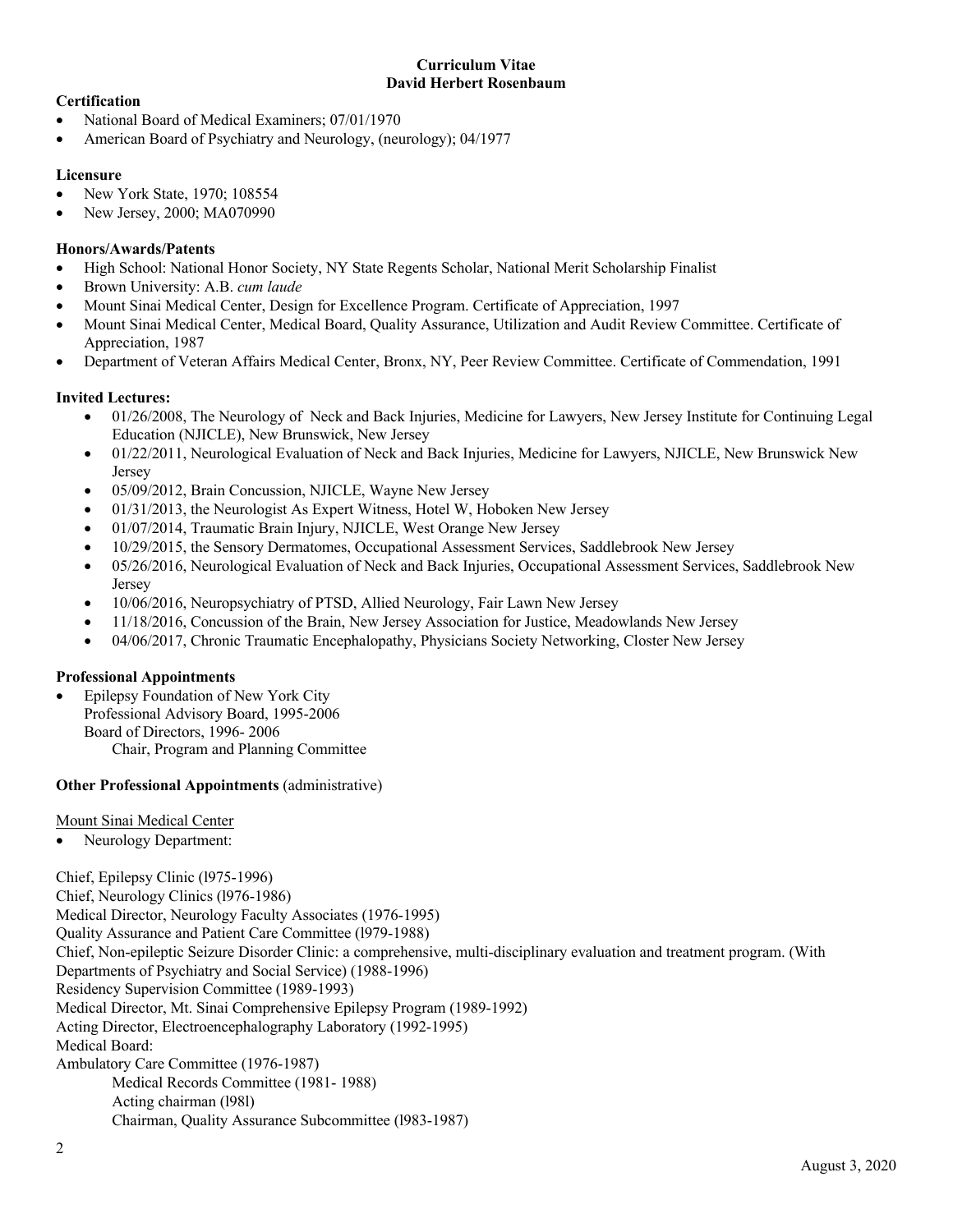Quality Assurance, Utilization and Audit Review Committee (l983-1987) Task Force to revise the protocol for the determination of brain death (1993-1996)

• Faculty Practice Association:

Executive Council (l986 - 1989) Chairman, Committee for teaching and research (l986 - 1989) Chairman, Ad hoc committee to restructure the Capital Equipment and Renovation Fund (l987 - 1988) Assembly (l986 - 1995)

- Medical Service Plan: Advisory Council (1975-1986) Working Committee (l985-1986)
- Mount Sinai Physicians' Practice Association, Board of Directors (l986 1987)
- "Design for Excellence": Working party for outpatient medical records (1994-1996)

## Department of Veteran Affairs Medical Center, Bronx

- Chief, Epilepsy Clinic, (l976-1996)
- Associate Director, Electroencephalography Laboratory (l976-1996)
- Medical Record Review Committee (1982-89)
- Director, Departmental Quality Assurance Program (l986-1996)
- Quality Assurance and Utilization Management Committee (l987-1991)
- Medical Executive Committee (1991-96)
- Chairman, Peer Review Subcommittee (1991-1996)

### **Teaching Activities**

- Teaching rounds as ward attending, Mount Sinai and Bronx VA, (medical students and residents), six months/year, 1974-1996
- Clinical supervision and teaching in General Neurology Clinic at Mount Sinai, (students, residents), three sessions/week, 1976- 1986
- Weekly or biweekly Epilepsy Teaching Rounds, Mt. Sinai (students, residents, fellows), 1980-1996
- Weekly Seizure Clinic at Mount Sinai, 1976-1996 (residents and fellows)
- Weekly Seizure Clinic at Bronx VA, 1975-1996 (residents and fellows)
- EEG training at Bronx VA, (medical students, residents and fellows) 1976-1996
- EEG training at Mt. Sinai, (medical students and residents), 1992-1996
- Regular clinical teaching (students, residents and fellows), Epilepsy Monitoring Unit, Bronx VA, 1985-1996
- Epilepsy lecture to each medical student neurology rotation, 1975-1996
- Regular presentations at weekly Grand Rounds, CPCs, etc. at Mt. Sinai and Bronx VA
- Biweekly geriatric neurology rounds at Mt. Sinai (medical students, medical residents and geriatrics fellows), 1990-1996
- Biweekly geriatric neurology rounds at Bronx VA (students and geriatrics fellows), 1990-1996
- Weekly geriatric outpatient clinic, Mt. Sinai (geriatrics fellows) 1990-2000
- Lectures at biannual Geriatric Board Review Course: cerebrovascular disease and dementia, 1996-2000
- General Neurology Clinic teaching attending, weekly one month a year, 1986- present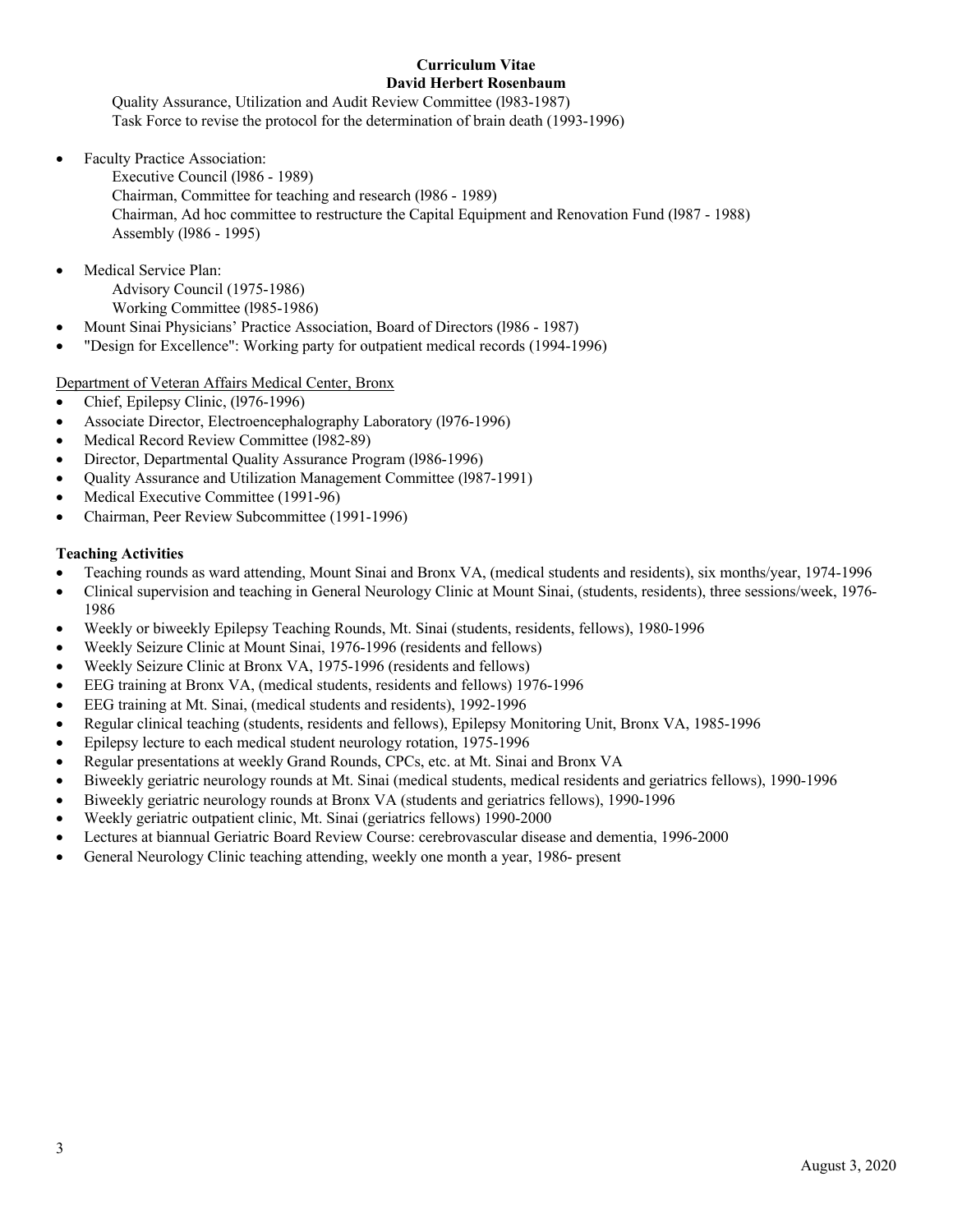# **Publications**

A. Original Peer-Reviewed Reports

1. Van Woert MH, Jutkowitz R, Rosenbaum DH, Bowers MB. Serotonin and myoclonus. Monogr Neuro Sci, 3:7-80, 1976. 2. Van Woert MH, Rosenbaum DH, Bowers MD Jr., Howieson. Long term therapy of myoclonus and other neurological disorders with L5-HTP and carbidopa, New England Journal of Med., 296:70-75,l977.

3. Rosenbaum DH, Davis MJ, Song IS. The syndrome of painful ophthalmoplegia: a case with intra-orbital mass and hypervascularity. Arch Neurol, 36:4l-43,l979.

4. Van Woert MH, Magnussen I, Rosenbaum DH, Chung E. Fluoxetine in the treatment of intention myoclonus. Clinical Neuropharmacol, 6:49-54,l983.

5. Rosenbaum DH, Siegel M, Rowan AJ. Contraversive seizures in occipital epilepsy. Neurology, 36:28l-4,l986.

6. Rosenbaum DH, Siegel M, Barr WB, Rowan AJ. Epileptic aphasia. Neurology, 36:822-5, l986.

7. Rowan AJ, Siegel M, Rosenbaum DH. Daytime intensive monitoring: comparison with prolonged intensive and ambulatory monitoring. Neurology, 37:48l-4,l987.

8. Rosenbaum DH, Rowan AJ, Truncal seizures: frontal origin. Epilepsia, 31:37-40,1990.

9. Harden CL, Rosenbaum DH, Daras M, Hyperglycemia presenting with occipital seizures. Epilepsia, 32:215-220,1991. 10. Snyder S, Rosenbaum DH, Rowan AJ, Strain J. SCID diagnosis of panic disorder in psychogenic seizure patients. J Neuropsychiatry Clin Neurosci, 6:261-266,1994.

11. Rosenbaum DH, Rowan AJ, Tuchman L, French JA. Comparative bioavailability of a generic phenytoin and Dilantin. Epilepsia,35:656-660,1994.

12. Greenberg DA, Durner M, Resor S, Rosenbaum D, Shinnar S. The genetics of idiopathic generalized epilepsies of adolescent onset: differences between juvenile myoclonic epilepsy and epilepsy with random grand mal and with awakening grand mal. Neurology,45:942-946,1995.

13. Greenberg DA, Durner M, Shinnar S, Resor S, Rosenbaum D, Klotz I, Dicker E, Keddache M. Zhou G, Yang X, Alstiel L. Association of class II alleles in patients with juvenile myoclonic epilepsy compared with patients with other forms of adolescent onset generalized epilepsy. Neurology,47:750-755,1996.

14. Durner, M, Zhou G, Fu D, Abreu P, Shinnar S, Resor SR, Rosenbaum D, Cohen J, Harden C, Kang H, Wallace S, Luciano D, Ballaben-Gil K, Klotz I, Dicker E, Greenberg DA. Evidence for linkage of adolescent-onset idiopathic generalized epilepsies to chromosome 8 – and genetic heterogeneity. Am J Hum Genet, 64:1411-9, 1999.

15. Durner M, Shinnar S, Resor SR, Moshe SL, Rosenbaum D, Cohen J, Harden C, Kang H, Hertz S, Wallace S, Luciano D, Ballaban-Gil K, Greenberg DA. No evidence for a major susceptibility locus for juvenile myoclonic epilepsy on chromosome 15q. Am J Med Genet,96:49-52,2000.

16. Greenberg DA, Durner M, Kaddache M, Shinnar S, Resor SR, Moshe SM, Rosenbaum DH, Cohen J, Harden C, Kang H, Wallace S, Luciano D, Ballaban-Gil K, Tomasini L, Zhou G. Reproducibility and complications in gene searches: linkage on chromosome 6, heterogeneity, association and maternal inheritance in juvenile myoclonic epilepsy. Am J Hum Genet, 66:508-516,2000.

17. Durner M, Keddache MA, Tomasini L, Shinar S, Resor S, Cohen C, Harden C, Moshe SL, Rosenbaum D, et. al. Genome scan of idiopathic generalized epilepsy: evidence of major susceptibility gene and modifying genes influencing the seizure type. Ann Neurol 2001;49:328-335.

## B. Book Chapters

l. Van Woert MH, Jutkowitz R, Rosenbaum DH, Bowers MD Jr. Gilles de la Tourette's syndrome: biochemical approaches. In The Basal Ganglia, ed. MD Yahr, pp. 459-65, Raven Press, l976.

2. Van Woert MH, Rosenbaum DH. L5-hydroxy-tryptophan therapy in myoclonus. In Cerebral Hypoxia and Its Consequences, Fahn S, Davis JN, Rowland LP, eds. (Advances in Neurology, v26), pp. l07-22, Raven Press, NY, l979. 3. Rosenbaum DH. Neurological complications of anticonvulsant drug therapy. In Neurological Complications of Therapy, Silverstein A, ed. pp 337-73, Futura Press, NY, l982.

4. Van Woert MH, Rosenbaum DH, Enna SJ. Overview of pharmacological approaches to Tourette syndrome. In First International Tourette Syndrome Symposium, Friedhoff A, Chase J, eds. pp 369-75, Raven Press NY, l982.

5. Van Woert MH, Rosenbaum DH, Chung EY. Biochemistry and therapeutics of post-hypoxic myoclonus. In Myoclonus (Advances in Neurology, v. 43), Fahn S, Van Woert MH, Marsden D, eds., pp l7l-8l, Raven Press NY, l986.

6. Rowan AJ, Rosenbaum DH. Ictal amnesia and fugue states. In Neurobehavioral Problems in Epilepsy (Advances in Neurology v55.) Smith DB, Treiman DM, Trimble M eds. Raven Press, NY, 1991.

7. Rosenbaum DH, Snyder S, Rowan AJ, Luciano D,Barton S. Outpatient multidisciplinary management of non-epileptic seizures, in The Dilemma of Non-epileptic (Pseudoepileptic) Seizures, Rowan AJ, Gates J. eds. Butterworth, London, 1993. 8. Rosenbaum DH. Intracranial Tumors, in Textbook of Geriatric Medicine and Gerontology, 5th edition, Brocklehurst JC, Tallis RC, Fillit HM, eds. Churchill Livingstone, London, 1997.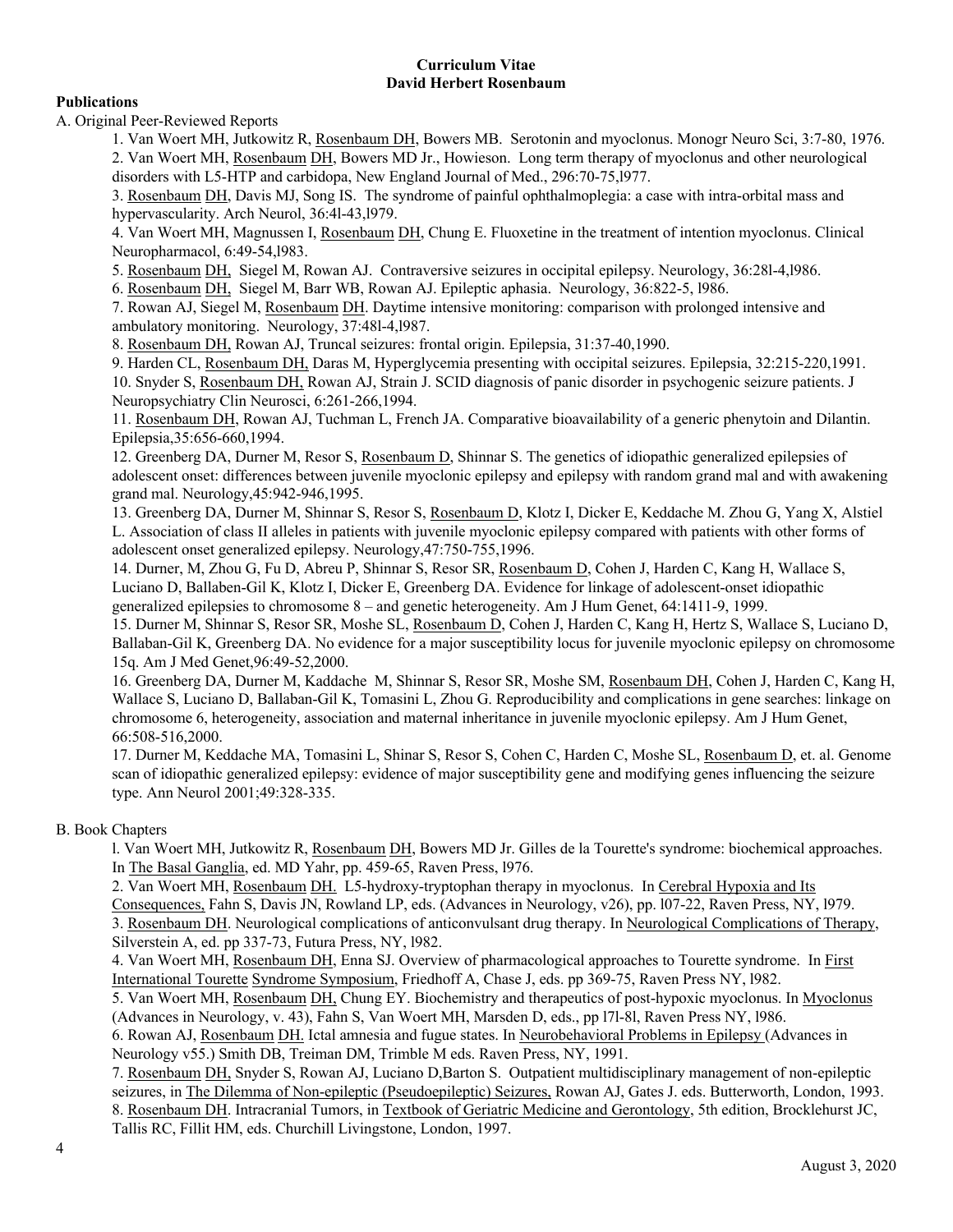9. Rosenbaum DH, Gruber ML. Intracranial Tumors, in Textbook of Geriatric Medicine and Gerontology, 6th edition, Brocklehurst JC, Tallis RC, Fillit HM, eds. Churchill Livingstone, London, (2002).

### **Addendum to Publications**

C. Abstracts and Letters:

l. Van Woert, Rosenbaum DH. Chronic cerebellar stimulation. Arch Neurol, 34:58,l977. (letter)

2. Van Woert MH, Rosenbaum DH. Drug trials. New England Journal of Med. 296:l007-8,l977. (letter)

3. Van Woert MH, Magnussen I, Rosenbaum DH, Chung E. Effects of fluoxetine on intention myoclonus. Neurology, 30:384,l980. (abstract)

4. Rosenbaum DH, Rowan AJ. Contraversive seizures in occipital epilepsy. Neurology, 36:l543-4,l986. (letter)

5. Rosenbaum DH, Rowan AJ. Daytime intensive monitoring. Neurology, 37: l987. (letter)

6. Rosenbaum DH, Rowan AJ. Epileptic aphasia, Neurology, 37:l57l,l987. (letter)

7. French JA, Kanner AM, Rosenbaum DH, Rowan AJ. Do techniques of suggestion aid in the differential diagnosis of psychogenic vs. epileptic seizures? Epilepsia, 28:6l2-3, l987. (abstract)

8. Kanner AM, French JA, Rosenbaum DH, Rowan AJ. Ictal phenomena as discriminators in the diagnosis of epileptic vs. psychogenic seizures, 29:613,1987. (abstract)

9. French JA, Rosenbaum DH, Rowan AJ. Outcome in 55 patients with documented psychogenic seizures: clinical and EEG correlates. Epilepsia, 29:653,1988. (abstract)

10. Rowan AJ, Luciano D, Rosenbaum DH. Daytime intensive monitoring: methods, results and cost considerations. Epilepsia, 30:726-7,1989. (abstract)

11. Rowan AJ, French JA, Luciano D, Rosenbaum DH. Cost - effectiveness of daytime outpatient EEG - video monitoring. Neurology, 39 (suppl.1):212,1989. (abstract)

12. Tuchman L, French JA, Luciano D, Rosenbaum DH, Rowan AJ. What does the patient know? Perception and misperception as they relate to outcome. Epilepsia, 30:710,1989. (abstract)

13. Rowan AJ, Dane SH, Rosenbaum DH. Writing epilepsy: clinical and electrophysiologic studies. Epilepsia, 32 suppl.3:50,1991. (abstract)

14. Rowan AJ, Price HE, Luciano P, French JA, Rosenbaum DH. Daytime outpatient EEG-video monitoring: analysis of cost effectiveness in 100 patients. Epilepsia, 32 suppl.3:98, 1991. (abstract)

15. Greenberg DA, Durner M, Resor S, Rosenbaum DH, Shinnar S. Adolescent onset idiopathic generalized epilepsy that is not JME is not linked to the JME locus on chromosome 6. Epilepsia, 33 suppl.3:73-74,1992.(abstract)

16. Price HE, Rosenbaum DH, Rowan AJ, Snyder S, Rosen J. Measurement of CBF by SPECT in non-epileptic seizure disorder patients. Epilepsia, 33 suppl.3:54,1992. (abstract)

17. Tuchman L, Rowan AJ, Price HE, Dane SH, Rosenbaum DH. Management of generalized convulsive status epilepticus (GCSE) I: organization of a hospital-wide effort. Epilepsia, 33 suppl.3:5,1992. (abstract)

18. Rowan AJ, Tuchman L, Price HE, Dane SH, Rosenbaum DH. Management of GCSE II: effect of a defined protocol and hospital-wide effort. Epilepsia, 33 suppl.3:5,1992. (abstract)

19. Greenberg DA, Durner M, Resor S, Rosenbaum, DH, Shinnar S. Evidence for linkage of juvenile myoclonic epilepsy to HLA and evidence against linkage for other idiopathic generalized epilepsies. Epilepsia, 34 suppl. :18,1993. (abstract)

20. Rowan AJ, Muxfeldt M, Tuchman L, Dane S, Price H, Rosenbaum DH. Generalized convulsive status epilepticus: mortality and morbidity. Epilepsia, 34 suppl. :65,1993. (abstract)

21. Rosenbaum DH. MRI in porphyria. Neurology, 44:1553-4,1994. (letter)

22. Muxfeld M, Dane S, Price H, Tuchman L, Rosenbaum DH, Rowan AJ. Causes of generalized convulsive status epilepticus in the elderly. Epilepsia, 35 suppl.8:7,1994. (abstract)

23. Greenberg DA, Durner M, Shinnar S, Resor S, Rosenbaum D. HLA-DR and DQ alleles show an association with JME compare to non-JME forms of idiopathic generalized epilepsy. Epilepsia, 36 suppl.4:147,1995.(abstract)

24. Muxfeld M, Price HE, Dane SH, Rosenbaum DH, Rowan AJ. Non-epileptic seizures: characteristics and proposed classification. Epilepsia, 36, suppl.4:159,1995.(abstract)

25. Rosenbaum DH, Rowan AJ, Muxfeld M. Delayed diagnosis of juvenile idiopathic generalized epilepsy. Epilepsia, 37:,1996.(abstract)

26. Greenberg DA, Durner M, Shinnar S, Resor SR, Rosenbaum D, Cohen J, Kang H, Moshe S, Harden C, Yohai D, Balaban-Gil K, Nadkarni MA. Linkage analysis on chromosome 6 shows evidence for heterogeneity within the JME syndrome. Epilepsia, 39, suppl.6:144-5,1998.(abstract)

27. Durner M, Greenberg D, Shinnar S, Resor S, Rosenbaum D, Cohen J, Kang H, Moshe S, Harden C, Yohai D, Balaban-Gil K, Nadkarni MA. No evidence for linkage of JME to chromosome 15. Epilepsia, 39, suppl.6:145,1998.(abstract) 28. Durner M, Greenberg DA, Shinnar S, Resor SR, Rosenbaum D, Kang H, Cohen J, Balaban-Gil K, Harden C, Hertz S, Moshe S. Genome search in Idiopathic Generalized Epilepsy. Epilepsia, 40, suppl.7: 164,1999. (abstract)